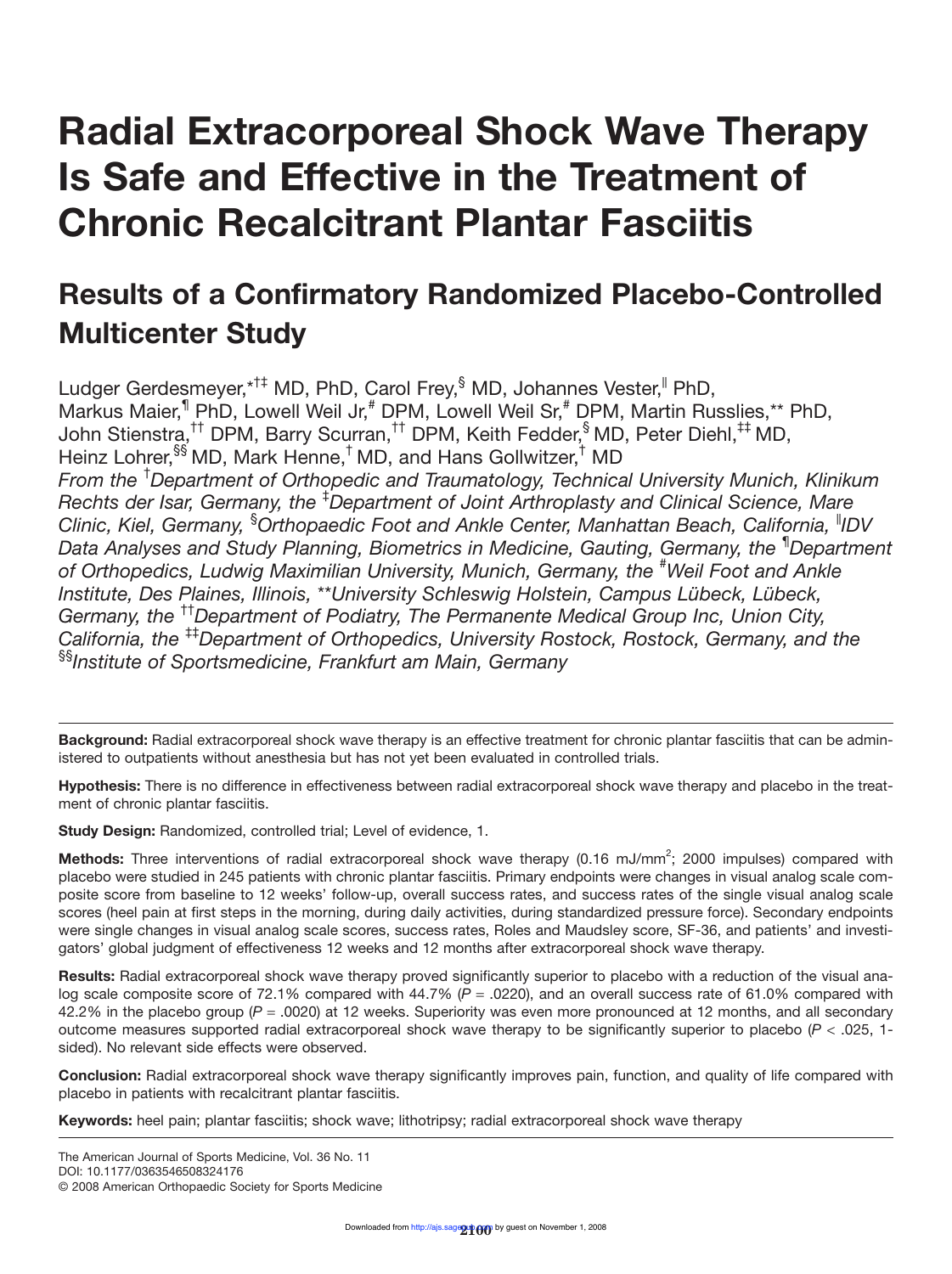Plantar fasciitis is the most common cause of heel pain and accounts for approximately 11% to 15% of all foot symptoms requiring professional care in the adult.<sup>1,4,28</sup> The course of the disease is typically self-limiting, and about 90% of patients are successfully treated with nonsurgical measures.1,2,4 The self-limiting character of the disease also explains the relatively high success rates observed in the placebo arm of double-blind, randomized, controlled trials.1,2,4,8,25,28,38 Nevertheless, the remaining patients enter a state of recalcitrant painful heel syndrome, often requiring operative intervention.<sup>1,2,4,8</sup> Thereby, operative treatments like fasciotomy have shown promising results but are often associated with long recovery times, and athletes especially seek alternative treatment modalities that allow for continued training. $1,2,4,8$ 

Extracorporeal shock wave therapy (ESWT) has been introduced for the treatment of recalcitrant painful heel syndrome as an alternative to surgery, allowing fast recovery times without the necessity of reduced weightbearing or immobilization.22,23,28,33,38 However, randomized, controlled trials assessing ESWT in chronic painful heel syndrome have revealed contradictory results, and the clinical effectiveness has been discussed controversially.<sup>3-5,8,14,17,18,23,32</sup> By reviewing the published trials it becomes obvious that the different treatment parameters of ESWT are of utmost importance for the outcome of treatment.<sup>5,17,22,23,28</sup> In this respect, especially the application of local anesthesia has been shown to reduce efficacy.<sup>19,30</sup> Furthermore, higher energies have been associated with greater pain reduction.<sup>23,27,33</sup> It becomes apparent that pooling data of different treatment protocols in meta-analyses or systematic reviews is critical.22,28,35 Therefore, in assessing the effectiveness of ESWT in plantar fasciitis, only specific treatment protocols should be evaluated, and results could not be generalized.

Radial ESWT (rESWT) has been introduced into medicine as an effective and easy method to apply shock wave technology.15,20 It represents an alternative to focused shock wave treatment, allowing for a broader application. Radial shock waves are generated ballistically by accelerating a bullet to hit an applicator, which transforms the kinetic energy into radially expanding shock waves.<sup>15,20</sup> Compared with these radial shock waves, the focused shock waves show deeper tissue penetration with significantly higher energies concentrated to a smaller focus.<sup>15,16,20,22,28</sup> This article reports on a randomized, controlled, and double-blinded Food and Drug Administration (FDA) study evaluating the efficacy and safety of rESWT in patients with chronic painful heel syndrome.

#### **METHODS**

#### Study Design and Follow-up

This double-blind, randomized, placebo-controlled trial with parallel group design was conducted internationally at 3 study centers in the United States and 5 study centers in Europe. Patient enrollment took place during an 11-month period. A total of 254 patients were randomly assigned to receive either rESWT or placebo treatment with concealed allocation in permuted blocks of 4 to 8, stratified by treatment center with the use of a computer-generated random list (Rancode; idv Data Analysis and Study Planning, Gauting, Germany). Concealment of randomization was guaranteed by nontransparent envelopes. Both patients and assessing physicians were blinded to randomization as well as to the evaluating physician. The trial was conducted as an FDA approval study. In designing the study, the authors adhered to the standardized guidelines of good clinical practice from the International Conference on Harmonization  $\text{ICH}$ <sup>11,12</sup>

After 3 shock wave or placebo interventions were applied, patients were followed until the end of the follow-up 1 period (12 weeks after the last intervention). At this visit, the participants' response to treatment was rated, and patients who showed sufficient response on a clinically relevant level continued the follow-up 2 phase, which ended 12 months after the last rESWT or placebo intervention. If patients suffered from significant pain after intervention, deblinding on demand after 12 weeks was allowed to provide other treatment options outside the trial instead of suffering for 12 months. These patients left the trial with the worst outcome, which was carried forward. All these "worst" data were carried forward and used for analysis.

#### **Participants**

Patients were recruited from the participating study sites and from community-based referring physicians (primary care physicians, podiatrists, orthopaedic surgeons). Participants of all activity levels were included and were asked to continue on the same activity level throughout the study, although activity level at enrollment and during the study were not specifically assessed. The study was approved by the FDA and the responsible independent institutional review boards. Written informed consent was obtained from all participants. A total of 495 patients with plantar heel pain were screened; 254 patients met enrollment criteria and were enrolled in the study. A total of 251 patients out of 254 were treated. The flow of participants through the study is displayed in Figure 1.

#### Inclusion Criteria

The complete inclusion criteria are listed in Appendix A (available online at http://ajs.sagepub.com/supplemental/). Inclusion criteria included a history of at least 6 months of chronic plantar painful heel syndrome that proved resistant to nonsurgical treatment. Diagnosis was confirmed clinically by physical examination with a typical point of

<sup>\*</sup>Address correspondence to Ludger Gerdesmeyer, MD, PhD, Department of Joint Arthroplasty and Clinical Science, Mare Clinic, Eckernförder Strasse 219, D-24119 Kiel-Kronshagen (e-mail: Gerdesmeyer@aol.com).

One or more authors has declared a potential conflict of interest. Lowell Weil Jr and Lowell Weil Sr received research funding for this study from Electro Medical Systems. Markus Maier is a clinical consultant for Electro Medical Systems. Heinz Lohrer has received funding for research from Electro Medical Systems. The study was funded by Electro Medical Systems.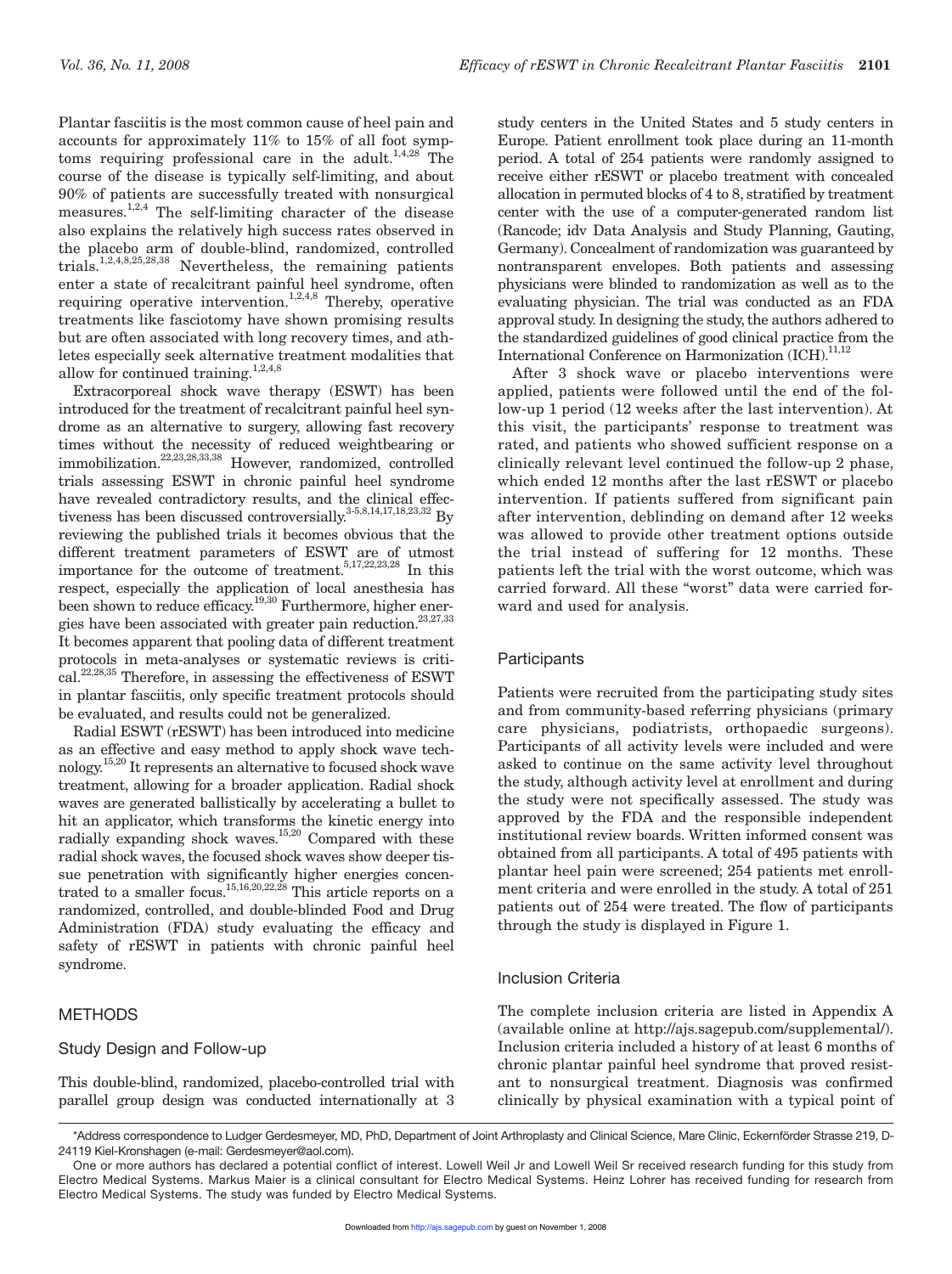

#### **Figure 1.** Flow of participants through the study. *<sup>a</sup>*

<sup>a</sup>Safety population: all patients receiving at least one treatment session.

*b* ITT population, intent-to-treat. All patients who had at least one treatment session and also at least one evaluation after the first treatment without severe deviation of entry criteria "full analysis set," according to ICH E9 Biostatistics.<sup>11,12</sup>

*c* PP population, per protocol. Exclusion of patients from ITT population with protocol violations (inclusion/exclusion criteria, incomplete study treatment, premature discontinuation).<br><sup>d</sup>Sufficient response was considered at least a 60% reduction in pain on 2 of the 3 VAS scales (overall success VAS), or if less pain reduction, then the

patient had to be able to work and complete activities of daily living, had to be satisfied with the outcome of the treatment, and must not have required any other treatment to control heel pain. Participants were requested to continue until follow-up 2 (12 months).

*e* Data reflects last value carried forward (LVCF) replacement of missing values of "nonresponders" in the ITT population.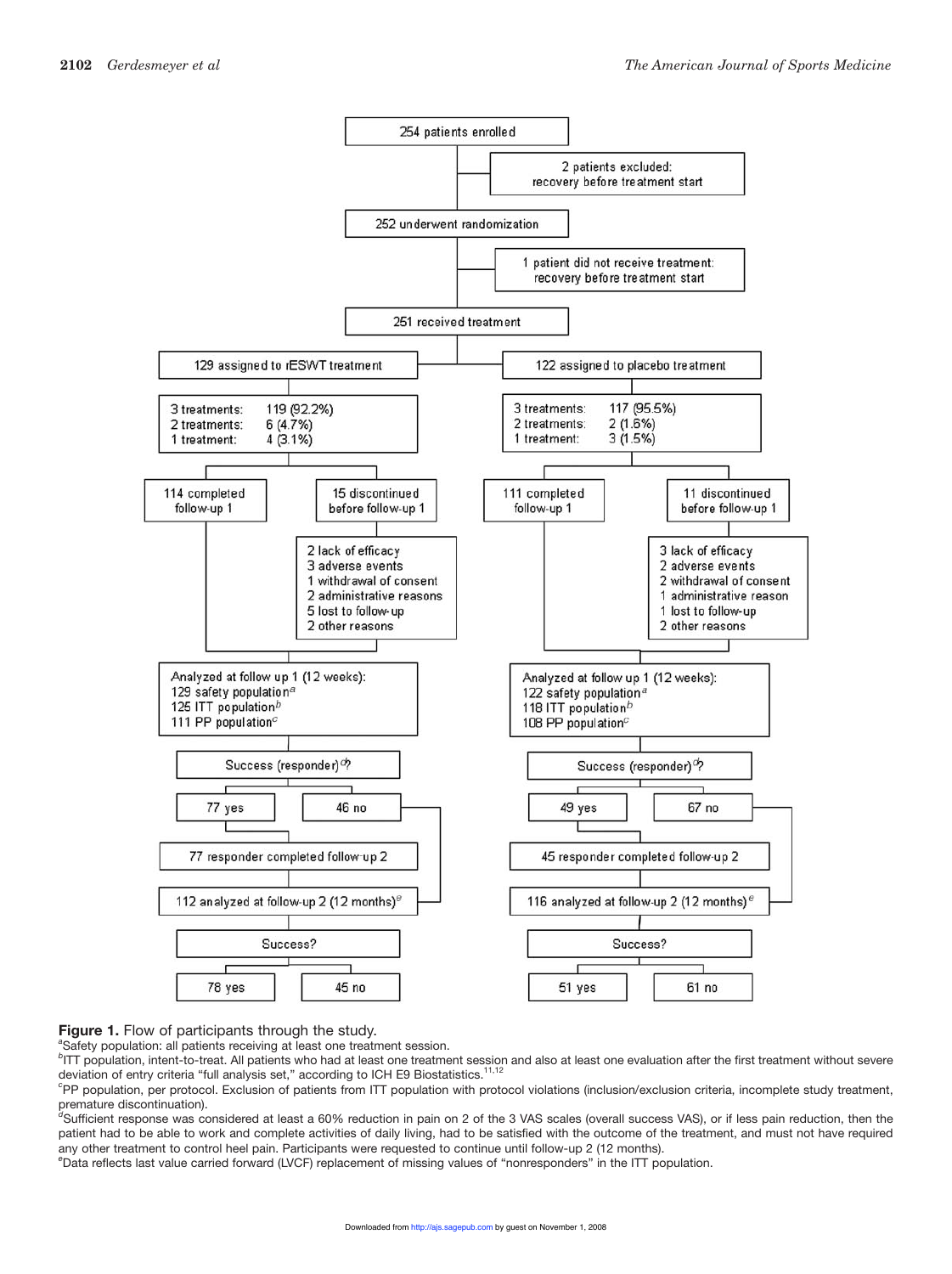maximum tenderness over the medial tubercle of the calcaneus.<sup>1,4</sup> To be eligible, participants had to score significant pain of at least 5 or greater on all 3 visual analog scale (VAS) scores (with a maximum of 10), must have had significant limitation on the Roles and Maudsley Score (fair or poor), and had to have failed results from at least 2 nonpharmacological and 2 pharmacological treatments. All patients had to respect a sufficient washout period after each intervention prior to enrollment. The specific washout phases were determined as at least 6 weeks from last corticosteroid injection; 4 weeks from the last local anesthetic injection, iontophoresis, ultrasound, and electrotherapy; 1 week from the last intake of nonsteroidal antiinflammatory drugs (NSAIDs); and 2 days from last heat, ice, massage, stretching, or modification of night splinting and orthotics.

#### Exclusion Criteria

Reasons for exclusion are listed in the Appendix B (available online at http://ajs.sagepub.com/supplemental/). Major reasons for exclusion were rheumatic or other systemic inflammatory disease, osteomyelitis, active infection or history of chronic infection in the treatment area, neurological or vascular insufficiencies, nerve entrapment syndrome, disturbance of coagulation or ongoing anticoagulatory therapy, significant bilateral heel pain in need of medical treatment, and pregnancy.

#### Study Procedures

Randomization and treatment were started within 28 days after screening. Radial ESWT or identical placebo were administered in 3 sessions, each 2 weeks (±4 days) apart. A total of 2000 shock waves of the assigned intervention were delivered per session with the Swiss Doloclast radial shock wave device (EMS Electro Medical Systems, Nyon, Switzerland). Before the intervention, the point of maximum tenderness was clinically located by the treating clinician, and the hand-piece was coupled to the identified area by using specific ultrasound coupling gel (EMS Electro Medical Systems).

In the treatment group, 2000 impulses of radial shock waves with an energy flux density of  $0.16$  mJ/mm<sup>2</sup> and a rate of 8 impulses per second were applied at each treatment session. Patients in the control group received identical placebo intervention with a placebo hand-piece that prevented transmission of shock waves. The placebo handpiece was identical in design, shape, and weight to ensure that there was no way to identify the placebo hand-piece. The treatment in the placebo group was the same compared with the active one. Thereby, set up and sound created by the shock wave device was identical in both groups; however, no energy was administered in the placebo group. The intervention was performed in the office by the nonblinded orthopaedic surgeon or podiatrist, locating the tip of the applicator to the most tender point at the medial calcaneal tubercle, controlling proper placement by patient-controlled feedback, and adjusted during treatment if necessary.

A standardized rescue medication was allowed throughout the entire study if pain became unbearable (2 g of acetaminophen per day for up to 14 days after the last intervention; thereafter, 2 g of acetaminophen per week). No other therapies were allowed, and orthotics could not be modified until the 12-week follow-up (follow-up 1).

#### Outcome Measures

The primary outcome measure was overall heel pain reduction measured by the percentage change of the VAS composite score 12 weeks after treatment compared with baseline, with last value carried forward (LVCF) replacement of missing values with the last recorded value and correction for interfering analgesic therapy. The 12-month analysis was performed in the same manner by replacing missing values in LVCF and correction for interfering analgesic therapies with the last recorded value. The heel pain composite score was defined as the sum of three 10-cm VAS scores: heel pain when taking the first steps in the morning, heel pain while doing daily activities, and heel pain while applying a standardized local pressure with the Dolormeter (EMS Electro Medical Systems) to quantify local pressure pain. The Dolormeter is a device that allows for objectivity of pressure application, with an integrated scale to exactly determine the applied local pressure.17 The blinded investigator used the Dolormeter to measure pressure sensitivity at the point of maximum tenderness. The pressure level measured at the Dolormeter scale that just elicited unbearable pain was documented as baseline value and was quantified by the Dolormeter on the 10-cm VAS scale. At each follow-up visit, the same Dolormeter pressure was applied, and the subject was asked to score the pain on the VAS. The increased pressure pain tolerance reflects the shock wave–induced effect.

The further primary efficacy criteria were the single success rates and the overall success rate with regard to heel pain, defined as percentage decrease of heel pain larger than 60% from baseline at 12 weeks after treatment for at least 2 of the 3 heel pain (VAS) measurements. To keep the multiple level of  $\alpha$ , the further set of primary efficacy criteria were tested in the a priori–ordered sequence according to the principle of a priori–ordered hypotheses.<sup>25</sup>

The primary endpoint for comparison of groups was 12 weeks after the last treatment. At this point the decision was also made whether the patient had sufficient treatment response to continue the study. Sufficient response was considered a minimum 60% reduction in pain on 2 of 3 VAS scores. Patients who showed sufficient and clinically relevant response to rESWT were to continue in the followup 2 period (12 months after last rESWT). Patients who suffered from significant pain after intervention deblinding on demand after 12 weeks were allowed to explore other treatment options outside the trial instead of suffering for 12 months. These patients left the trial with the worst outcome, the data of which were carried forward and used for analysis.

Secondary outcome measures were changes in Roles and Maudsley score, SF-36 physical percent changes, SF-36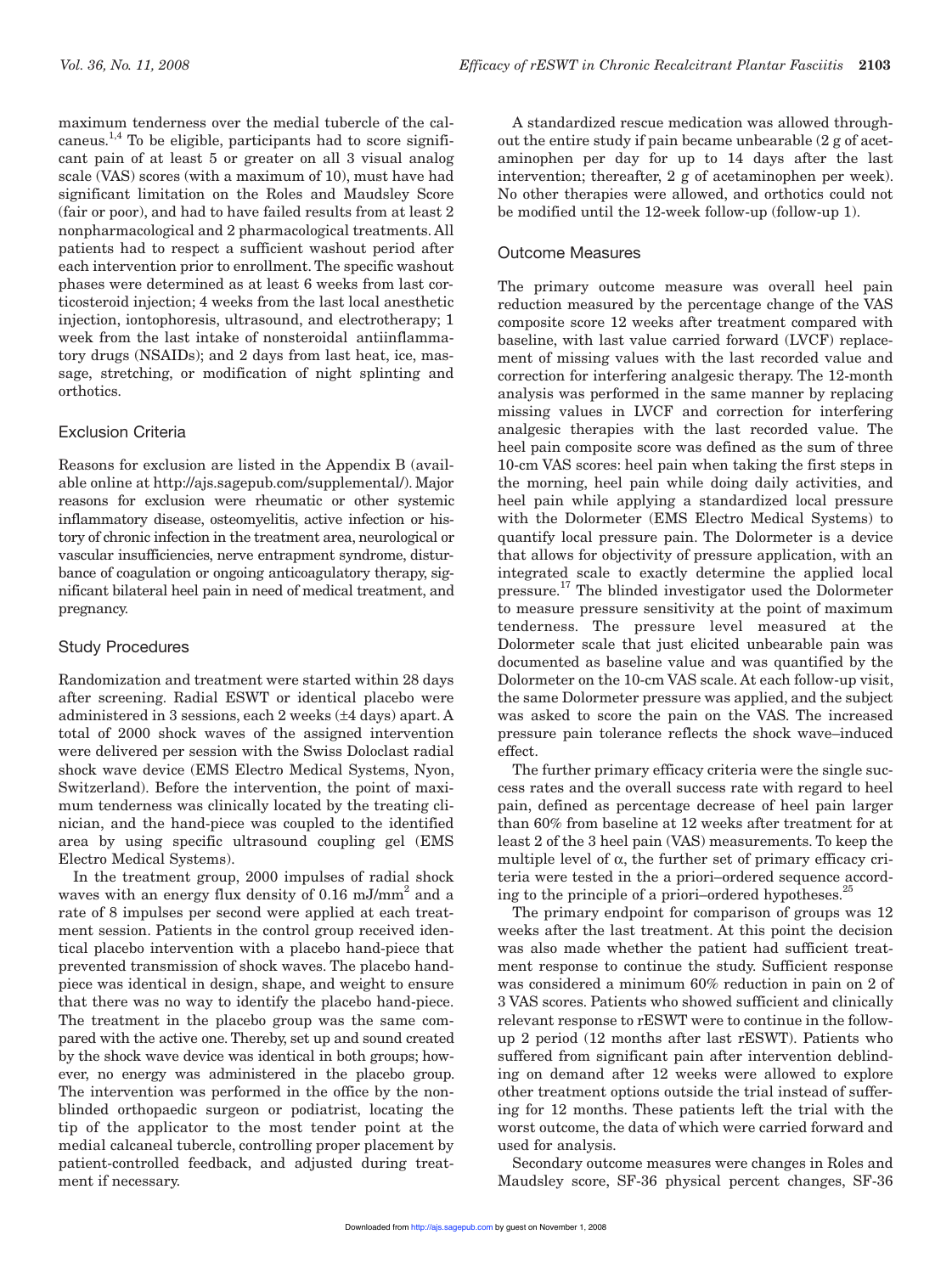mental percent changes, investigator's judgment of effectiveness (7-point scale), patient's judgment of therapy satisfaction (7-point scale), and patient recommendation of therapy to a friend (all at 12 weeks after treatment). Furthermore, VAS composite score, success rates, and single VAS scores were assessed after completion of follow-up 2 (12 months after last treatment session).

#### Safety Criteria

All patients who had at least one treatment session were analyzed for safety. Patients were followed throughout the study, and all local tissue effects and adverse events were recorded. Additionally, the investigator's global judgment of tolerability was assessed on a 7-point rating scale 12 weeks after the last treatment. To assess local adverse event tendon rupture observation, Semmes-Weinstein 5.07 (10 g) Monofilament Assessment, Toe Clawing Observation, and Ankle-Brachial Assessment of the lower extremity were performed at each visit. All assessments but one were done by clinical examination. The Semmes-Weinstein Monofilament was used to assess global neurological deficiencies. A 10-gram (5.07 log) monofilament wire was applied to each foot at 10 sites. Loss of protective sensation generally is indicated by a patient's inability to feel the monofilament at 4 or more of the 10 sites.

#### Statistical Analysis

The study had a statistical power of 90% to detect a reduction by 50 percentage points in the primary outcome measure of a reduction of VAS composite score from baseline to 12 weeks after completion of shock wave treatment. A dropout rate of 10% was calculated as well before study start.

To keep the multiple level of α, the set of primary efficacy criteria were tested in the a priori*–*ordered sequence according to Maurer. $^{25}$  By this, if the first test is statistically significant (VAS composite score), the second test (overall success rate) can be performed to confirm with full level of α. If the second test (overall success rate) is also statistically significant, the single success rates can be tested to confirm with full  $\alpha$  in the sequence "heel pain when taking first steps of the day," "heel pain while doing daily activities," "heel pain after application of the Dolormeter" as long as the preceding test is statistically significant. Efficacy of the rESWT treatment is proved if at least the first hypothesis (VAS composite score) shows a statistically significant result. A value of *P* < .025 (1-sided) was considered statistically significant.

To identify differences in effect size between the different intervention groups, the Mann-Whitney effect size with predefined benchmarks was used to define the probability that a randomly selected participant from the rESWT group was better off than a randomly selected participant from the control group. In accordance with Colditz et al, $6$  the authors used relevant benchmarks that corresponded to a Mann-Whitney effect size of 0.5 for equality (active therapy no better or worse than placebo); 0.44 or 0.56 for small-sized inferiority or superiority, respectively;

0.36 or 0.64 for medium-sized (clinically significant) inferiority or superiority, respectively; and 0.29 or 0.71 for largesized inferiority or superiority, respectively. Furthermore, in accordance with the recommendations of the ICH E9 Biostatistics Guideline, $11,12$  statistical analyses were performed by an independent institute, idv-Data Analysis and Study Planning, Gauting, Germany, using its Report, Testimate, and AE-Base software programs.

#### RESULTS

#### Enrollment and Treatment

A total of 254 patients with chronic painful heel syndrome were enrolled, with  $252$  randomly assigned to rESWT (n = 129) or identical placebo  $rESWT(n = 122)$ . Three of the 254 enrolled patients did not receive any study treatment due to recovery before treatment start (2 patients before and 1 patient immediately after randomization). The flow of participants through the study is displayed in Figure 1. The 2 groups showed identical parameters with respect to demographic characteristics, intensity and duration of heel pain (Table 1), physical and mental health, and previous nonpharmacological and pharmacological therapies. The required number of pulses and energy level for treatment was reached in all cases without any anesthesia.

## Major Outcomes

The primary endpoint "changes in VAS composite score at 12 weeks compared with baseline" could be assessed in 89.6% of the patients (Figure 1). All patients providing postbaseline data were included in the analysis of the intent-to-treat (ITT) population with LVCF replacement of missing values and score correction with regard to interfering concomitant analgesic therapy (according to predefined criteria; see Appendix C, available online at http://ajs.sagepub.com/supplemental/).

The primary outcome measures are summarized in Table 2 in the order of a priori testing. Hence, efficacy of rESWT compared with placebo was confirmed for the composite score of heel pain (VAS)  $(P = .0103, 1 \text{-sided})$  using the continuous VAS scores as well as for the overall success rate  $(P = .0014, 1 \text{-sided})$ , defining a >60% pain decrease in at least 2 of 3 heel pain measurements as therapeutic success. Radial ESWT was followed by a decrease of the composite score of heel pain by 72.1%, compared with 44.7% after placebo. With regard to the third a priori–ordered hypothesis (single success rate of heel pain when taking first steps of the day) the benchmark of significance was just missed  $(P = .0269, 1 \text{-sided})$ . Thus, the results of the following 2 a priori–ordered hypotheses have to be interpreted exploratorily. Nevertheless, the results of the fourth and fifth a priori–ordered hypotheses (single success rate of heel pain while doing daily activities and single success rate of pain after application of the Dolormeter) demonstrated superiority of the ESWT group with *P* values below the level of significance  $(P = .0014$ , and  $P = .0216$ , respectively, Table 2). Furthermore, the Mann-Whitney effect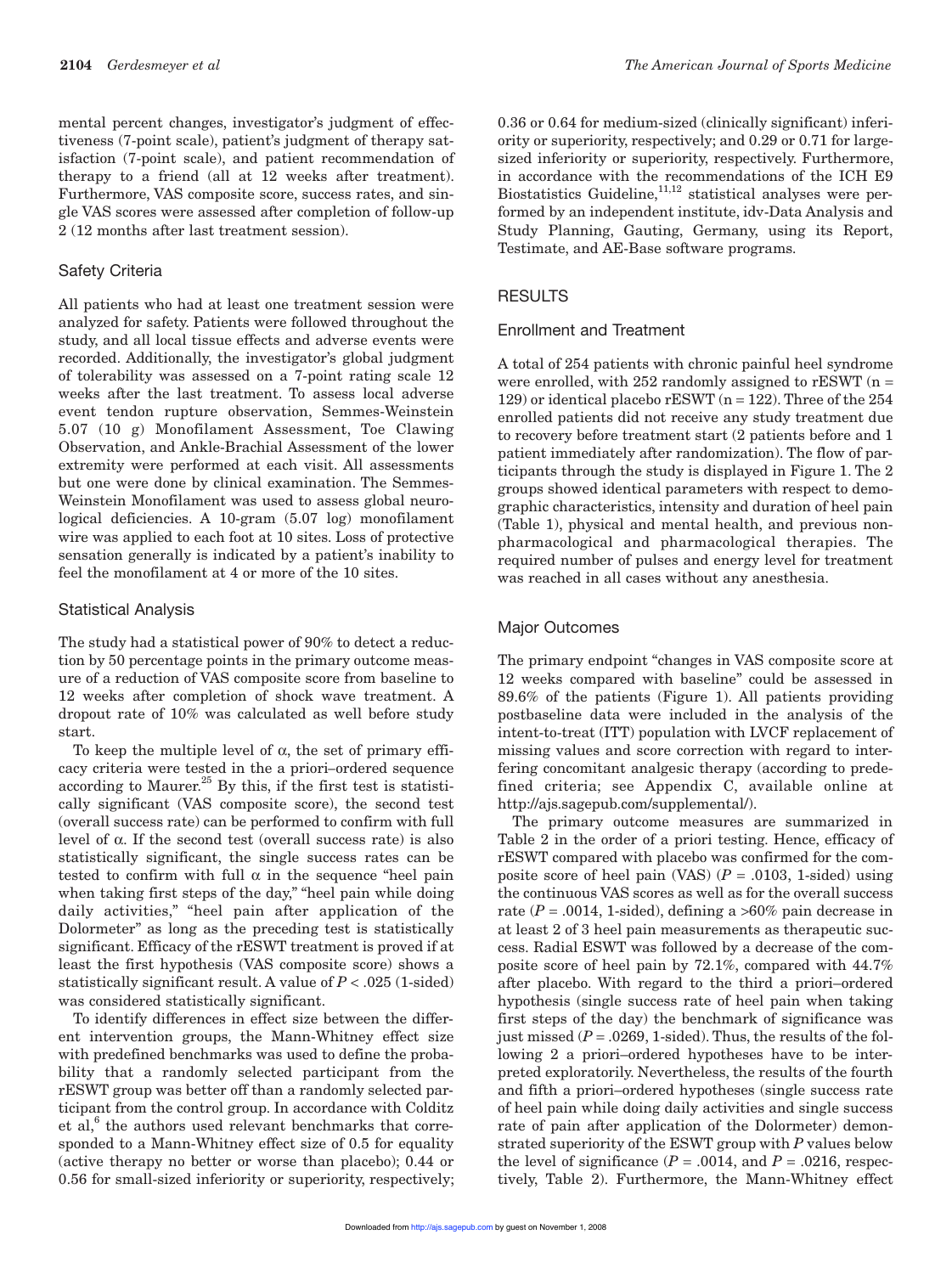| Characteristic                                            | <b>ESWT ITT</b><br>$(n = 125)$ ; mean $\pm$ SD | Placebo ITT<br>$(n = 118)$ ; Mean $\pm$ SD | P Value<br>$(2-Sided)$ |
|-----------------------------------------------------------|------------------------------------------------|--------------------------------------------|------------------------|
| Age, y                                                    | $52.4 \pm 12.0$                                | $52.0 \pm 10.5$                            | .6400                  |
| Male gender, %                                            | 30.40                                          | 33.05                                      | .6809                  |
| Body mass index                                           | $27.2 \pm 4.73$                                | $28.0 \pm 4.98$                            | .1602                  |
| Heel pain duration, mo                                    | $25.6 \pm 26.1$                                | $24.9 \pm 25.3$                            | .9518                  |
| Heel pain (VAS) when taking<br>first steps in the morning | $7.5 \pm 1.49$                                 | $7.5 \pm 1.57$                             | .8726                  |
| Heel pain (VAS) while doing<br>daily activities           | $7.3 \pm 1.48$                                 | $7.1 \pm 1.53$                             | .1929                  |
| Heel pain (VAS) after application<br>of the Dolormeter    | $7.2 \pm 1.73$                                 | $7.1 \pm 1.75$                             | .4166                  |
| Roles and Maudsley score                                  | $3.5 \pm 0.52$                                 | $3.5 \pm 0.57$                             | .8029                  |

TABLE 1 Demographic and Baseline Characteristics of the ITT (Intent-to-Treat) Population of 243 Patients*<sup>a</sup>*

*a* ESWT, extracorporeal shock wave therapy; SD, standard deviation; VAS, visual analog scale.

size demonstrated more than small superiority of rESWT for all 5 a priori–ordered hypotheses compared with placebo (Mann-Whitney effect size >0.56), demonstrating significant as well as clinically relevant effects.

Regarding follow-up 2 (12 months after rESWT) the *P* values of all 5 primary efficacy criteria were far below the predefined level of significance (.025, 1-sided, exploratory interpretation, Table 2). Nonresponders of follow-up 1 period and premature discontinuations were included by LVCF replacement of missing values and for safety analysis. These results even demonstrated a pronounced treatment effect at follow-up 2, and treatment success was maintained. The composite VAS score of the heel pain was –84.8% in the patients treated actively and –43.2% in the placebo group  $(P < .025)$ . Thus, there is strong evidence for long-term superiority of the ESWT treatment compared with identical placebo.

To assess the stability of the results, different sensitivity analyses were performed for the primary efficacy criteria at follow-up 1 and 2 assessing a per-protocol analysis, a supportive analysis for the ITT data set without any correction for interfering analgesic therapy, a further supportive sensitivity analysis for the ITT data set with correction for interfering analgesic therapy by means of the worst rank score technique, and an analysis of the data set with the "data as available" instead of LVCF replacement of missing values. All in all, the results of the sensitivity analyses support the results of the confirmatory analysis (see Appendix D for details, available online at http://ajs.sagepub.com/supplemental/).

#### Secondary Outcome Measures

The efficacy results demonstrated superiority of the rESWT group not only in the confirmatory analyses, but also in the supportive sensitivity analyses and in the analysis of the secondary outcome measures. All tested secondary efficacy criteria, including the SF-36 score, the Roles and Maudsley Score, global judgment of effectiveness, therapy satisfaction, and therapy recommendation, showed better outcome at the primary endpoint in favor of the rESWT group, and all test

results were statistically significant  $(P < .025$  1-sided). Furthermore, all Mann-Whitney effect sizes denoted more than small superiority of the rESWT group compared with placebo (Table 3). Thus, there is evidence for benefit of patients with painful heel by rESWT treatment not only through reduced pain but also by generally improved wellbeing. The positive result was also reflected by the high recommendation rate of participants with rESWT treatment with a final recommendation of study therapy in 91.2% of the rESWT group compared to 69.1% of the participants with placebo intervention.

## Adverse Events and Safety Criteria

A total of 251 subjects received at least one treatment session ("safety population"; Figure 1). There were 50 devicerelated adverse events in 33 patients of the rESWT group and 11 adverse events in 10 subjects in the placebo group. A total of 46 of 50 device-related nonserious adverse events in the ESWT group was due to pain and discomfort during treatment as displayed in Figure 2. The duration of discomfort was reported as maximal 10 minutes mostly, and no participant requested local anesthesia during rESWT, even though this was offered to all patients. Device-related adverse events had no influence on outcome. No adverse or severe adverse event occurred regarding tendon rupture observation, Semmes-Weinstein 5.07 (10 g) Monofilament Assessment, Toe Clawing Observation, and Ankle-Brachial Assessment.

At the primary endpoint 12 weeks after the last treatment, the tolerability of the treatment was judged by the investigator as "very good" or "good" in 93.8% of the rESWT subjects and in 90.1% of the placebo group.

## **DISCUSSION**

The present placebo-controlled study was conducted to investigate the safety and effectiveness of rESWT in the treatment of recalcitrant plantar fasciitis. Plantar fasciitis is a common complaint and can be especially disabling in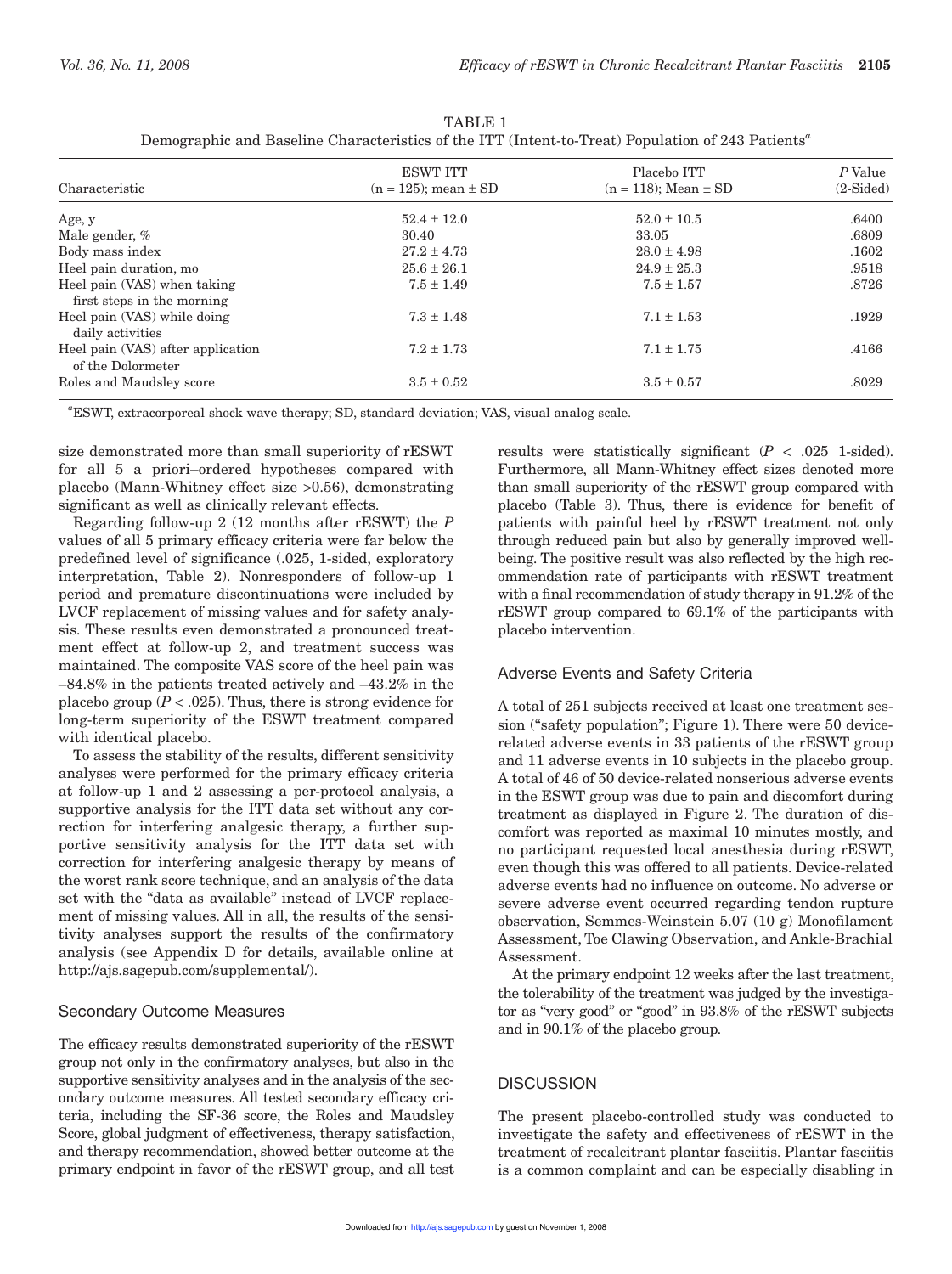| TABLE 2                                                                                                      |  |  |  |  |  |  |
|--------------------------------------------------------------------------------------------------------------|--|--|--|--|--|--|
| Changes of Primary Efficacy Criteria From Baseline at 12 Weeks (Follow-up 1) and 12 Months (Follow-up $2)^a$ |  |  |  |  |  |  |

|                                                                                    | Follow-up $1(12 \text{ weeks})$         |                                     |                        | Follow-up $2(12$ months)                                    |                                         |                                       |                        |                                                             |
|------------------------------------------------------------------------------------|-----------------------------------------|-------------------------------------|------------------------|-------------------------------------------------------------|-----------------------------------------|---------------------------------------|------------------------|-------------------------------------------------------------|
| Primary Efficacy<br>$Criterion^b$                                                  | <b>ESWT</b><br>$(N_{\text{TTT}} = 125)$ | Placebo<br>$(N_{\text{ITT}} = 118)$ | P Value<br>$(1-Sided)$ | MW Effect<br>Size,<br>$(1\text{-Sided }97.5)$<br>$%$ LB-CI) | <b>ESWT</b><br>$(N_{\text{TTT}} = 125)$ | Placebo<br>$(N_{TTT} = 118)$          | P Value<br>$(1-Sided)$ | MW Effect<br>Size,<br>$(1\text{-Sided }97.5)$<br>$%$ LB-CI) |
| Composite score of                                                                 | $-72.1$                                 | $-44.7$                             | .0220 <sup>d</sup>     | 0.5753                                                      | $-84.8$                                 | $-43.2$                               | $.0086^d$              | 0.5879                                                      |
| heel pain $(VAS)^c$<br>percentage change<br>from baseline, median<br>$mean \pm SD$ | $(-56.0 \pm 39.3)$ $(-44.1 \pm 41.8)$   |                                     |                        | (0.5023)                                                    |                                         | $(-61.9 \pm 43.6)$ $(-46.5 \pm 45.5)$ |                        | (0.5159)                                                    |
| Overall success rate of                                                            | 60.98                                   | 42.24                               | .0020'                 | 0.5937                                                      | 63.41                                   | 43.97                                 | .0014'                 | 0.5972                                                      |
| heel pain(VAS) <sup><math>\ell</math></sup> , $\%$ (n)                             | (75)                                    | (49)                                |                        | (0.5314)                                                    | (78)                                    | (51)                                  |                        | (0.5352)                                                    |
| Success rate of heel pain                                                          | 60.80                                   | 48.31                               | .0269'                 | 0.5625                                                      | 61.60                                   | 47.46                                 | .0144'                 | 0.5707                                                      |
| (VAS) when taking first<br>steps in the morning, $\%$ (n)                          | (76)                                    | (57)                                |                        | (0.5003)                                                    | (77)                                    | (56)                                  |                        | (0.5087)                                                    |
| Success rate of heel pain                                                          | 60.00                                   | 40.68                               | .0014'                 | 0.5966                                                      | 64.00                                   | 41.53                                 | .0002'                 | 0.6124                                                      |
| (VAS) while doing daily<br>activities, $\%$ (n)                                    | (75)                                    | (48)                                |                        | (0.5349)                                                    | (80)                                    | (49)                                  |                        | (0.5512)                                                    |
| Success rate of heel pain                                                          | 52.85                                   | 39.66                               | .0216'                 | 0.5660                                                      | 59.35                                   | 43.10                                 | .0063'                 | 0.5812                                                      |
| (VAS) after application<br>of the Dolormeter, % (n)                                | (65)                                    | (46)                                |                        | (0.5033)                                                    | (73)                                    | (50)                                  |                        | (0.5187)                                                    |

*a* EWST, extracorporeal shock wave therapy; ITT, Intent-to-Treat; MW, Mann-Whitney; LB-CI, lower bound of confidence interval; VAS, visual analog scale.

*b* All results with LVCF replacement of missing values and score correction for interfering concomitant therapy.

<sup>c</sup>Sum score of heel pain (VAS) when taking first steps of the day, heel pain (VAS) when doing daily activities, and heel pain (VAS) after application of the Dolormeter.

*d P* values of 1-sided test for superiority using the Wilcoxon-Mann-Whitney test.

*e* Percentage decrease of heel pain >60% from baseline for at least 2 of 3 heel-pain VAS measurements.

*f P* values of 1-sided test for superiority using the Unconditional Exact Röhmel-Mansman test.

athletes.1,4,29,31 Goals of treatment are pain relief and restoration of function. Martin et  $al<sup>24</sup>$  and Crawford and Thomson<sup>8</sup> reviewed numerous studies of nonsurgical treatment for plantar fasciitis such as stretching, cryotherapy, heel cushions and shoe inserts, night splints, custom-made orthotics, anti-inflammatory drugs, corticosteroid injection, and immobilization and showed success rates ranging from 44% to 90%.<sup>1,4,8,24</sup> Nevertheless, not more than  $\overline{\lim}$ ited evidence of efficacy could be demonstrated. $4,8$  For patients with chronic heel pain resistant to nonsurgical treatment, surgical interventions are suggested. Surgery, however, can be associated with prolonged healing<sup>8,9</sup> and did not prove superior to  $ESWT.<sup>9,38</sup>$ 

Extracorporeal shock wave therapy for plantar fasciitis has been investigated in multiple well-designed, randomized, and placebo-controlled trials, providing evidence of effectiveness and safety of treatment.17,23,27,29,30,31,33 These studies also demonstrated significant influence of treatment regimen and concomitant anesthesia on outcome.<sup>19,30</sup> Notably, some double-blind randomized, controlled trials that failed to show the superiority of ESWT over placebo focused the acoustic energy at anatomical landmarks rather than at the point of greatest tenderness as defined by the participant, and local anesthesia was used in some

of the investigations in an effort to blind the participants.5,18,32 Recent studies have demonstrated that local anesthesia may inhibit direct analgesic effects like the modification of the release of pain mediators, hyperstimulation, and the gate-control mechanism.<sup>18,21,22,28,37</sup> These observations were further supported by a study by Rompe et  $al^{30}$  demonstrating ESWT applied without local anesthesia to be significantly more effective than ESWT used with local anesthesia.

Compared with focused shock wave applicators, rESWT devices address larger treatment areas, thus providing potential advantages in superficial applications like tendinopathies and skin conditions.7,15,16,28 For deep soft tissue treatments or bone injuries, the radial technique has some limitations regarding penetration depth and higher energy levels.<sup>7,15,16</sup> In contrast to so-called focused shock wave therapies, the radial technique is used to treat the painful region rather than a painful point. It is well known that heel pain originates from a painful area along the plantar fascia rather than a certain locally limited spot. From the technical point of view, radial shock wave therapy addresses more the area of pathologic changes compared with focused devices.<sup>10,15,22,30</sup> Due to the patientcontrolled application and the missing need to control the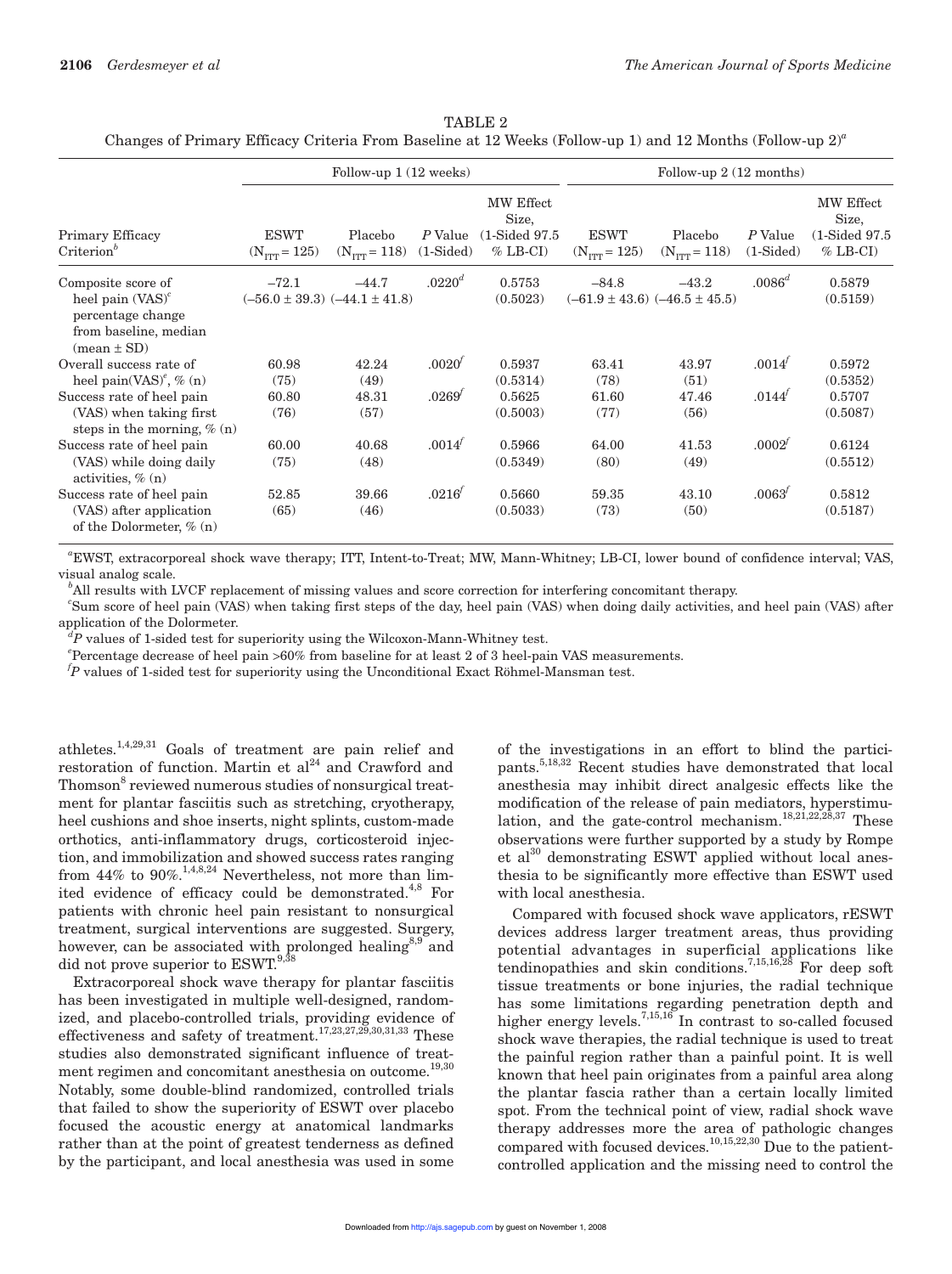| TABLE 3                                                                                                           |
|-------------------------------------------------------------------------------------------------------------------|
| Changes of Secondary Efficacy Criteria From Baseline at 12 Weeks (Follow-up 1) in the ITT Population <sup>a</sup> |

|                                                                                                              | Follow-up $1(12 \text{ weeks})$ |                          |                              |                |  |
|--------------------------------------------------------------------------------------------------------------|---------------------------------|--------------------------|------------------------------|----------------|--|
| Secondary Efficacy Criterion                                                                                 | ESWT $(n = 125)$                | Placebo $(n = 118)$      | $P$ Value $(1\text{-sided})$ | MW Effect Size |  |
| $SF-36$ physical <sup>b</sup> percentage change from<br>baseline at 12-week follow up,<br>median (mean/SD)   | $-44.1 (-37.2 \pm 48.42)$       | $-23.9(-19.5 \pm 52.13)$ | .0013 <sup>c</sup>           | 0.6191         |  |
| SF-36 mental <sup>b</sup> percentage change from<br>baseline at 12-week follow up,<br>median (mean/SD)       | $-22.8(-14.6 \pm 62.89)$        | $-14.3(8.4 \pm 99.06)$   | $.0163^{\circ}$              | 0.5850         |  |
| Roles and Maudsley Score <sup>d</sup> :<br>"excellent" or "good," $\%$ (n)                                   | 58.40 (73)                      | 41.52(49)                | .0031 <sup>c</sup>           | 0.5973         |  |
| Investigator's global judgment of<br>effectiveness: "very good" or "good," $\%$ (n)                          | 70.80(80)                       | 40.91(45)                | .0002 <sup>c</sup>           | 0.6335         |  |
| Patient's global judgment of therapy<br>satisfaction: "very satisfied" or<br>"moderately satisfied," $% (n)$ | 63.16(72)                       | 46.36(51)                | $.0045^{\circ}$              | 0.5984         |  |
| Patient's recommendation of therapy<br>to a friend, $\%$ (N)                                                 | 91.23(104)                      | 69.09 (76)               | $< 0.001^e$                  | 0.6107         |  |

*a* ITT, intention-to-treat; ESWT, extracorporeal shock wave therapy; MW, Mann-Whitney; SD, standard deviation.

*b* SF-36 scales are standardized using a scale from 0 (best score) to 100 (worst score).

*c P* values of 1-sided test for superiority using the Wilcoxon-Mann-Whitney test.

*d* Results of Roles and Maudsley score with LVCF replacement of missing values and score correction for interfering concomitant therapy. *e P* values of 1-sided test for superiority using the Unconditional Exact Röhmel-Mansman test.



**Figure 2.** A, device-related adverse events in the radial extracorporeal shock wave therapy group. B, device-related adverse events in the placebo group.

focus zone, radial shock wave therapy seems to be easier to apply.15,20 Because treatment regimen and shock wave parameters have significant influence on outcome, pooling of data in systematic reviews and meta-analyses is critical,

and effectiveness has to be assessed for the different devices and treatment protocols.<sup>5,17,27,32,33,35</sup> Buchbinder et al<sup>5</sup> and Haake et al<sup>18</sup> used local anesthesia or nerve blocks and found no difference. When no local anesthesia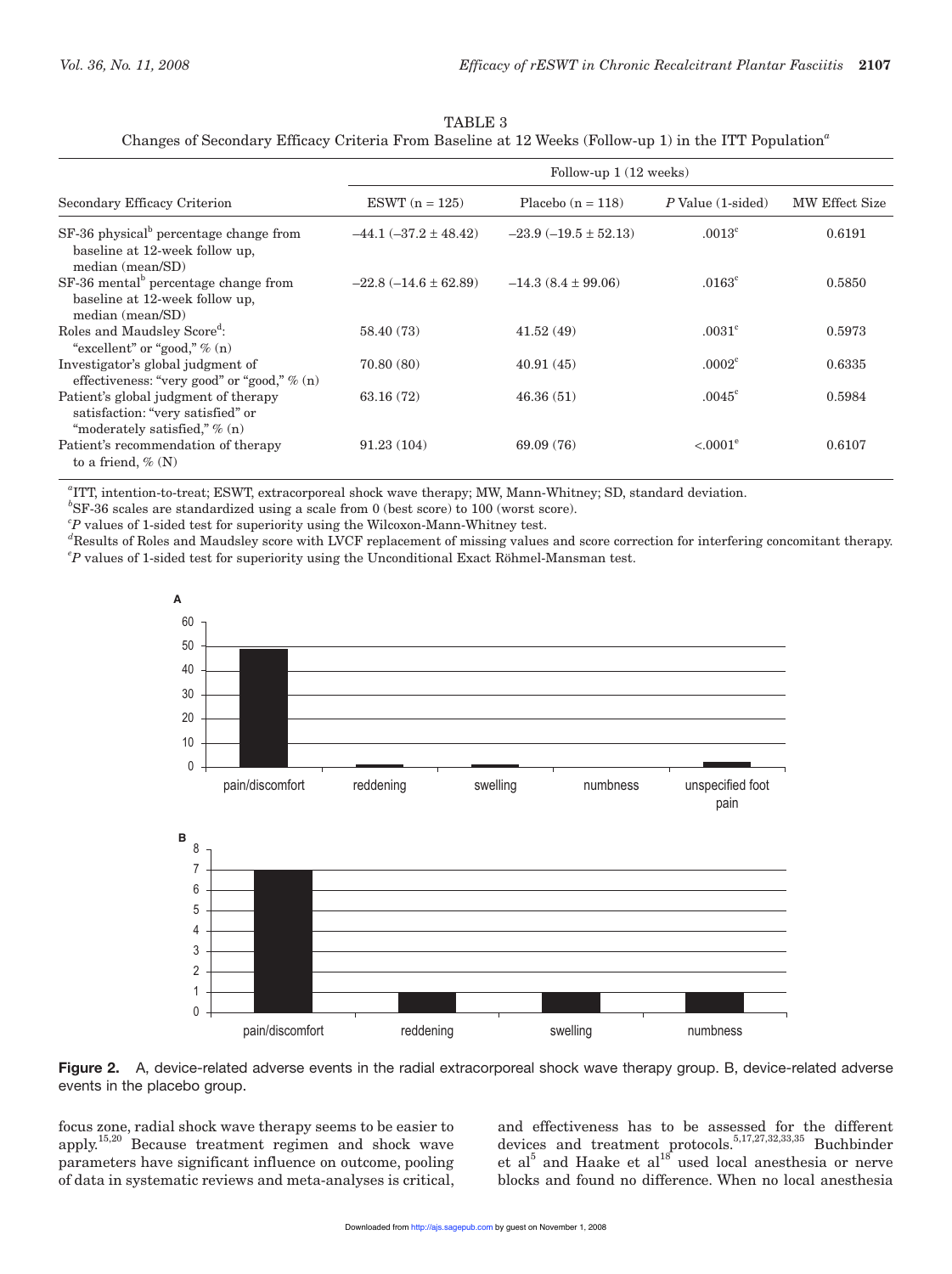was used, Gollwitzer et al,<sup>17</sup> Rompe et al,<sup>30</sup> and Malay et  $al^{23}$  found significantly better outcome after shock wave treatment. In the present study, radial shock waves were oriented without anesthesia by patient-guided feedback to the point of maximum tenderness.

The present randomized, placebo-controlled study demonstrated significant improvement of pain scales and functional measurements, as well as quality of life, after rESWT at follow-up compared to baseline. Furthermore, rESWT proved superior to placebo with regard to the primary outcome measures of "changes in VAS composite score of heel pain" and "overall success rate" at 12 weeks and all secondary outcome measures at 12 months after intervention. At the time of follow-up 1, the VAS composite score was reduced by 72.1% in the rESWT group compared with 44.7% in the placebo group, which was statistically significant. Furthermore, the between-group difference of nearly 30% is considered clinically relevant.13 The superiority of rESWT compared with placebo was not only limited to the primary criterion of effectiveness but also strongly supported by the results of the outcome measures' overall success rate, success rate of heel pain while doing daily activities, success rate of heel pain after the application of the Dolormeter, Roles and Maudsley score, percentage changes from baseline of the SF-36 summary measures mental and physical health, investigator's and patient's judgment of effectiveness, and the patient's rate of recommendation of the applied therapy to a friend. An additional assessment of the Mann-Whitney effect size revealed more than small superiority of rESWT in all determined criteria both at 12 weeks and at 12 months after the intervention. Furthermore, several sensitivity analyses were performed to check the stability of the data, which all corroborate effectiveness of rESWT compared with placebo showing significant superiority (see Appendix D, available online at http://ajs.sagepub.com/ supplemental/).

Regarding the second follow-up at 12 months after shock wave treatment, superiority of rESWT compared with placebo was even more pronounced, with a reduction of the VAS composite score from baseline of 84.8% after shock wave treatment compared with 43.2% in the placebo group, demonstrating a more than 40% between-group difference. All other outcome measures also showed superiority of the rESWT group, thus proving excellent long-term efficacy and supporting the application of rESWT in the treatment of chronic plantar fasciitis. Apart from the investigated pain scales, we were able to demonstrate significant improvement in the scores evaluating quality of life (SF-36) and function (Roles and Maudsley score). Thus, there is evidence for benefit of patients with painful heel by ESWT treatment not only through reduced pain but also by generally improved well-being.

Treatment was applied without anesthesia, and our results demonstrated rESWT to be safe with excellent tolerability. The results demonstrate that patients assigned the rESWT were found to have more pain during treatment compared with placebo but no one required any local anesthetic. The sensitivity analysis demonstrates no differences in outcome with regard to all side effects.

From the clinical point of view, the outcome regarding recommendation and global judgment by patients and

investigators demonstrated high clinical impact and acceptance. Notably, nearly 70% of patients of the placebo group would also recommend the received treatment to a friend. This large placebo effect demonstrates the effectiveness of the blinding technique, which also was found in other randomized, controlled studies.17,23,35 In review, with a mean improvement of the VAS composite score of more than 40% in the placebo group at follow-up compared with baseline, the power of the placebo effect in these kinds of studies becomes obvious and has to be addressed by randomized, placebo-controlled studies to analyze the pure placebo effect. The associated placebo effect is related to the device itself but also to the procedure and the physi $cian.<sup>26,34,36</sup>$  The pure treatment effect and the associated socalled placebo effect are not distinguishable and clinically used together.<sup>26,34,36</sup>

Radial ESWT demonstrated safety and effectiveness with a protocol of 3 consecutive treatments  $(3 \times 2000)$ impulses, 0.16 mJ/mm<sup>2</sup>), applied without anesthesia to the spot of greatest tenderness. Radial ESWT can be strongly recommended for patients with therapy-resistant plantar painful heel syndrome. Especially in the cases of failed nonsurgical treatment, rESWT represents an excellent alternative to surgery because anesthesia is not required and long recovery times are avoided. In addition, participants were not required to refrain from any sports activities during the course of the study. Furthermore, rESWT represents an effective treatment modality that can be administered on an outpatient basis.

#### ACKNOWLEDGMENT

The study was supported by Electro Medical Systems, Nyon, Switzerland. The sponsor of the study did not have any influence on data collection, analysis, or publication. No constraints were placed on publication of the data.

#### **REFERENCES**

- 1. ACFAS Clinical Practice Guideline Heel Pain Panel. The diagnosis and treatment of heel pain. *J Foot Ankle Surg*. 2001;40:329-340.
- 2. Atkins D, Crawford F, Edwards J, Lambert M. A systematic review of treatments for the painful heel. *Rheumatology (Oxford).* 1999;38:968-973.
- 3. Buch M, Knorr U, Fleming L, et al. Extracorporeal shockwave therapy in symptomatic heel spurs: an overview. *Orthopade*. 2002;31:637-644.
- 4. Buchbinder R. Clinical practice. Plantar fasciitis. *N Engl J Med*. 2004;350:2159-2166.
- 5. Buchbinder R, Ptasznik R, Gordon J, Buchanan J, Prabaharan V, Forbes A. Ultrasound-guided extracorporeal shock wave therapy for plantar fasciitis: a randomized, controlled trial. *JAMA*. 2002;288:1364-1372.
- 6. Colditz GA, Miller JN, Mosteller F. Measuring gain in the evaluation of medical technology: the probability of a better outcome. *Int J Technol Assess Health Care*. 1988;4:637-642.
- 7. Coleman AJ, Choi MJ, Saunders JE. Theoretical predictions of the acoustic pressure generated by a shock wave lithotripter. *Ultrasound Med Biol*. 1991;17:245-255.
- 8. Crawford F, Thomson C. Interventions for treating plantar heel pain. *Cochrane Database Syst Rev*. 2003;CD000416.
- 9. Davies MS, Weiss GA, Saxby TS. Plantar fasciitis: how successful is surgical intervention? *Foot Ankle Int.* 1999;20:803-807.
- 10. Eisenmenger W, Du XX, Tang C, et al. The first clinical results of "wide-focus and low-pressure" ESWL. *Ultrasound Med Biol.* 2002;28:769-774.